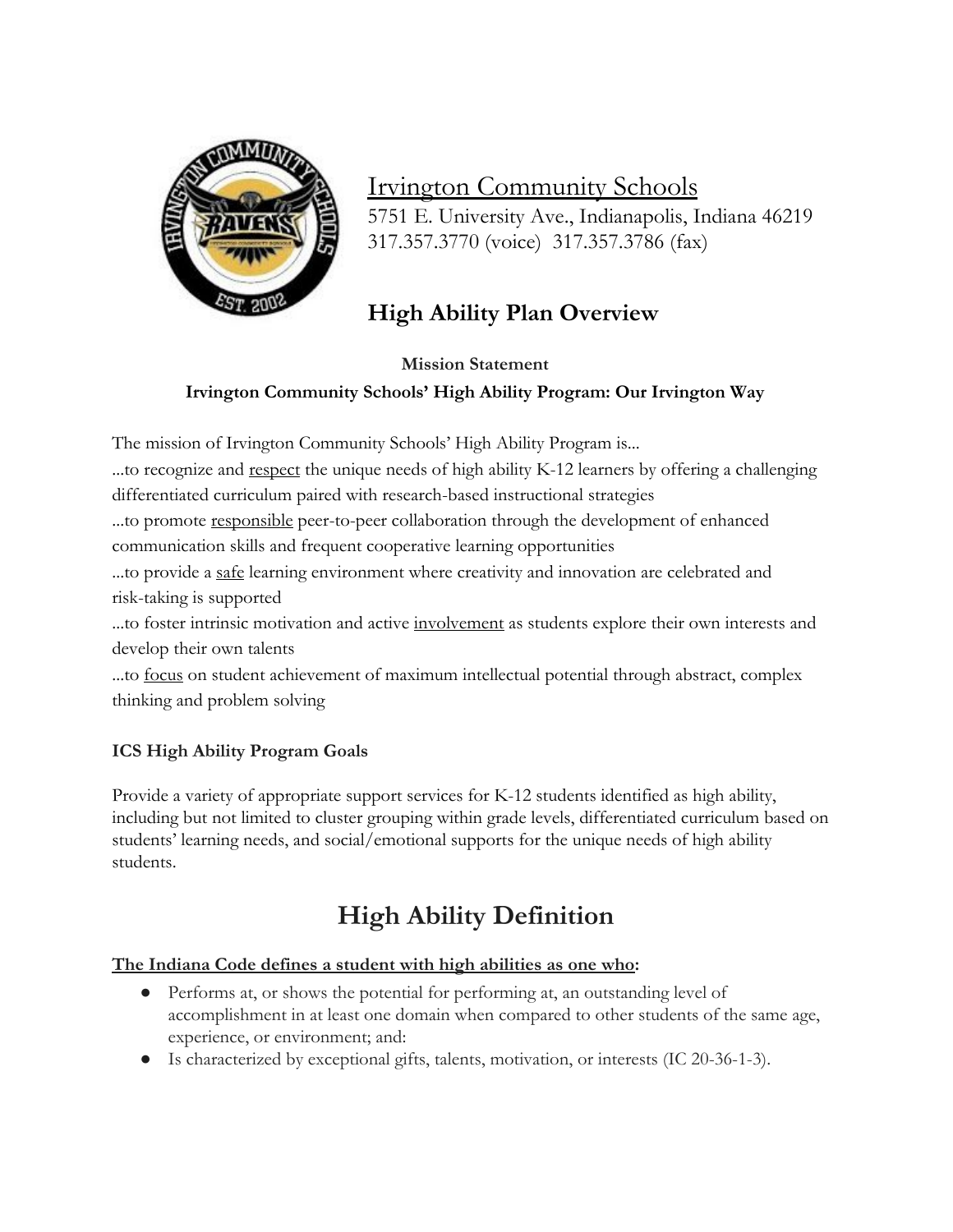#### **High Ability Language Arts**

A student should have the HA designation if he/she performs at, or shows the potential for performing at an outstanding level of accomplishment in language arts when compared to other students of the same age, experience, or environment and has educational needs that cannot be met through grade-level curriculum in language arts.

#### **High Ability Math**

A student should have the HA designation if he/she performs at, or shows the potential for performing at an outstanding level of accomplishment in math when compared to other students of the same age, experience, or environment and has educational needs that cannot be met through grade-level curriculum in math.

#### **High Ability General Intellectual**

A student should have the HA-General Intellectual designation if he/she performs at/or shows the potential for performing at an outstanding level of accomplishment in both language arts and mathematics when compared to other students of the same age, experience, or environment and has educational needs that cannot be met through grade level curriculum in language arts and mathematics.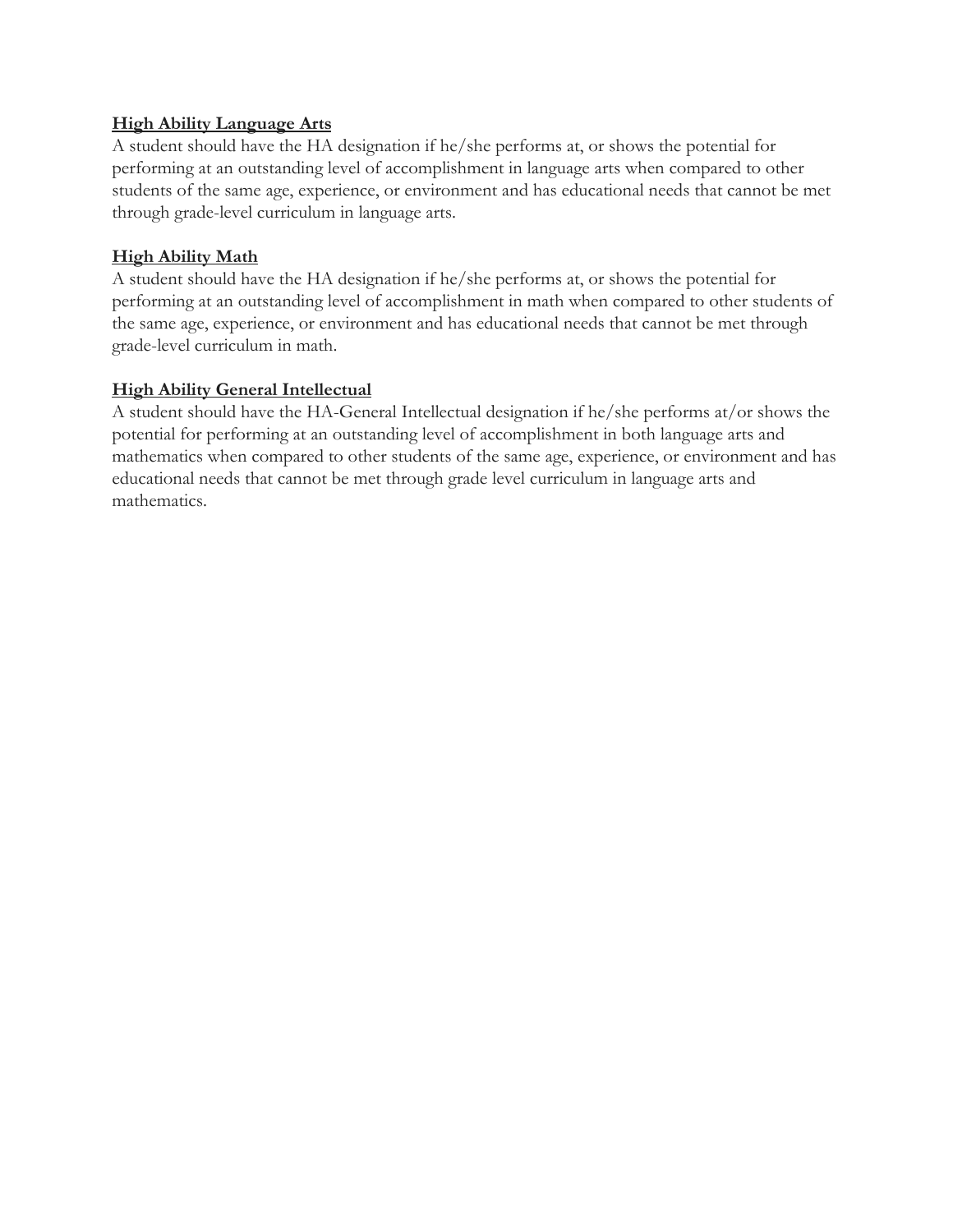### **Characteristics of High Ability (Gifted) Students**

| <b>Gifted Child</b>                         | <b>Bright Child</b>                       |
|---------------------------------------------|-------------------------------------------|
| <b>Curious to know things</b>               | Just interested to know about things      |
| Asks a lot of intellectual questions        | Good in answering questions               |
| Tend to be very methodic in questioning     | Good in asking straight questions         |
| <b>Mentally very alert</b>                  | Mentally very attentive                   |
| Physically very fickle and unstable         | Very stable in actions                    |
| Always interested in playing                | Always alert in a classroom               |
| Full of wild and silly ideas                | Very firm in ideas and expressions        |
| Can participate in discussions              | Needs encouragement from others           |
| Enjoys learning new things                  | Contented with learning classroom lessons |
| Can easily initiate new projects            | Needs support from teachers and parents   |
| Can easily initiate interesting discussions | Needs support from teachers and parents   |
| Enjoys learning but may not like schools    | Enjoys school very much                   |
| Can draw from a pool of vast knowledge      | Very good memory                          |
| Can manipulate information                  | Can easily absorb information             |
| Beyond the group but does well in tests     | Tops the group and test                   |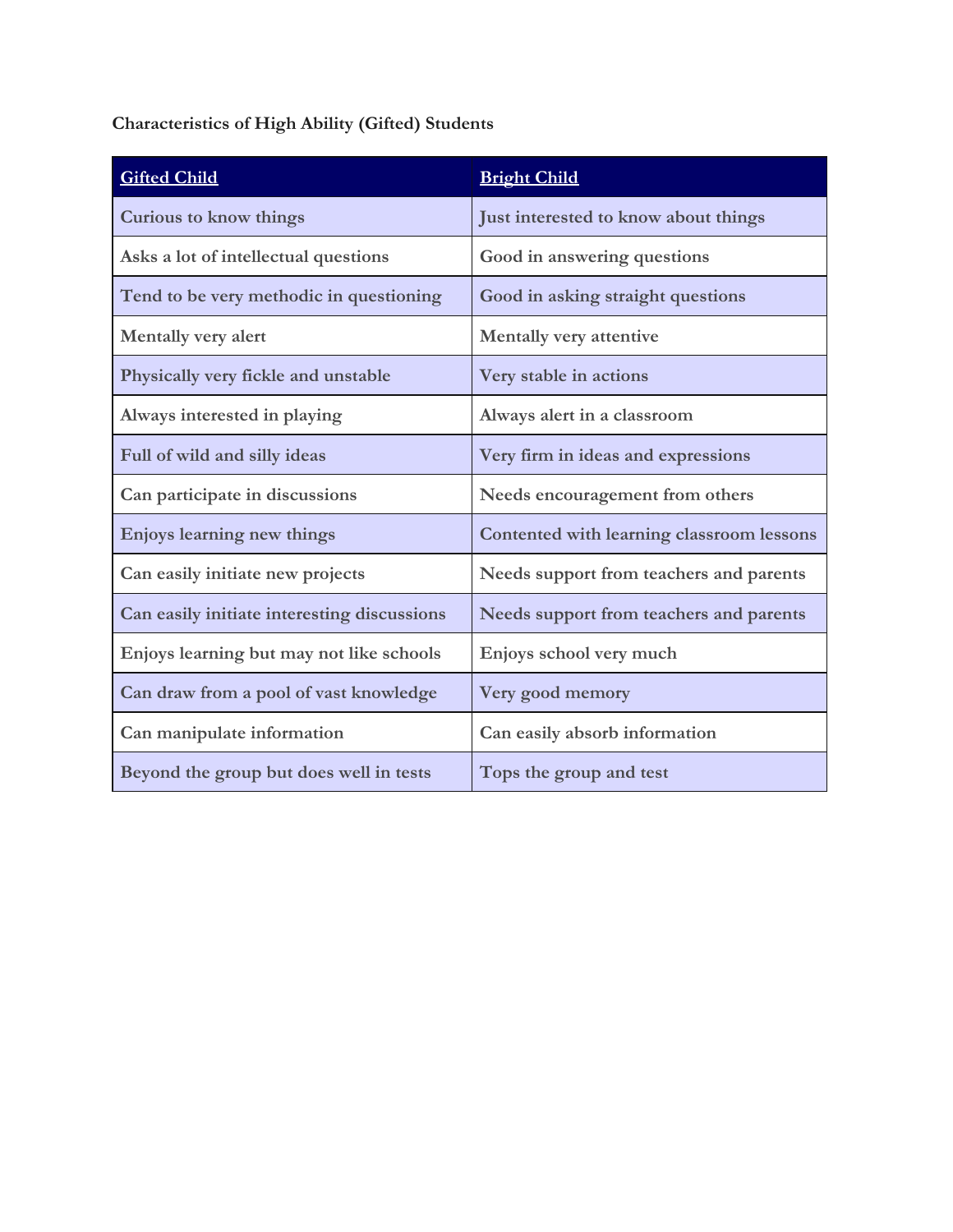## **High Ability Identification**

#### **Introduction**

Effective July 1, 2007, Indiana schools shall identify students with high ability in the general intellectual and specific academic domains and provide them with appropriately differentiated curriculum and instruction in core content areas, K-12 (refer to IC- 20-36-2-2). Specific identification processes remain a local decision and will vary according to district size, building configurations, demographics, etc. There are, however, best practices for identification; this document is based upon Indiana requirements and those best practices and is meant to be a guide in identifying high ability students for services in the general intellectual and specific academic domains.

#### **K-4 High Ability Screening**

All kindergartners, second graders, and new elementary students to ICS will be administered the CogAT Screener Form, a norm-referenced measure of aptitude/cognitive ability, in the fall. Students who scored in the 80 percentile or higher on the CogAT screener will be eligible for the CogAT Form 7 Battery Test, which will be given to eligible students students towards the beginning of the second semester. All elementary students at ICS will be administered a nationally-normed achievement test, the Northwest Evaluation Association (NWEA) Primary Measure of Academic Progress (MAP) in reading and math in the fall, winter, and spring of each academic year.

#### **K-4 High Ability Identification**

There are three pathways in which students may qualify for the high ability program--aptitude, achievement, and qualitative..

#### **Aptitude Pathway**

Kindergartners, second graders, and new elementary students to ICS that were eligible for the CogAT Form 7 Battery Test and scored at or above the 95th percentile for the quantitative reasoning portion will be eligible for high ability placement in math. Students that were eligible for the CogAT Form 7 Battery Test and scored at or above the 95 percentile for both the verbal and nonverbal portions will be eligible for high ability placement in language arts.

#### **Achievement Pathway**

Kindergartners, second graders, and new elementary students that scored above the 79th percentile on the CogAT verbal portion and scored at or above the 95th percentile on the Northwest Evaluation Association (NWEA) Primary Measure of Academic Progress (MAP) in both reading and language usage will be eligible for high ability placement in language arts. Students that scored above the 79th percentile on the CogAT quantitative portion and scored at or above the 95 percentile on the Northwest Evaluation Association (NWEA) Primary Measure of Academic Progress (MAP) in math will be eligible for high ability placement in language math.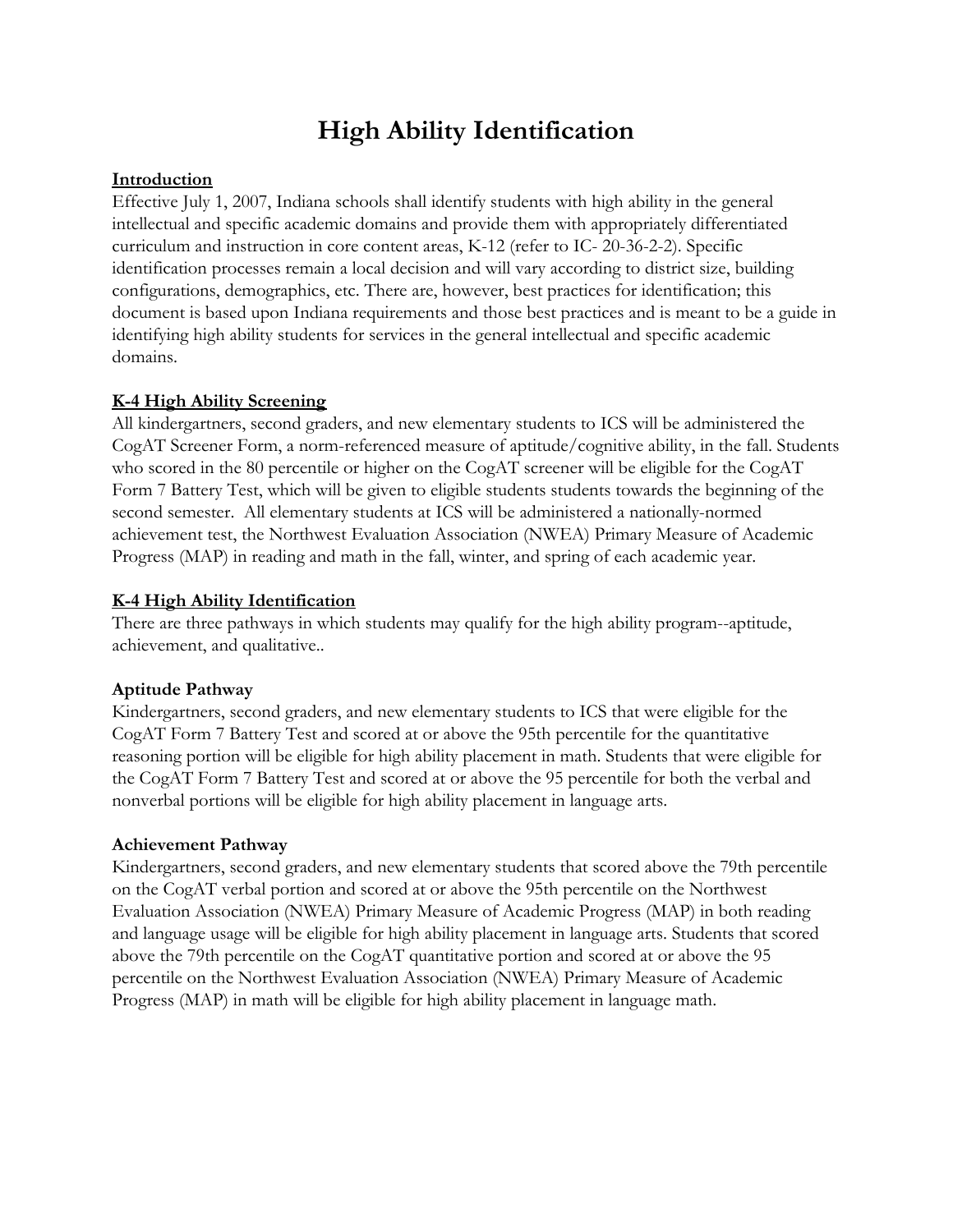#### **Qualitative Pathway**

If a student receives a score in the 90th-94th percentile on a norm-referenced measure of aptitude/cognitive ability or a nationally norm-referenced measure of achievement, the student will be considered for high ability based on the qualitative (descriptive) indicators in the domain being considered.

- a. Portfolios, work samples, projects
- b. Problem-solving activities that show superior reasoning ability
- c. Recommendations from teachers and parents
- d. Rating scale or checklist that rates learning characteristics and motivation of nominated students

#### **Parent/Teacher Nomination**

A parent and/or teacher with knowledge of a student's ability and aptitude is able to nominate that student for consideration into the ICS High Ability Program. The nomination must include current quantitative data from the student, including statewide standardized test scores (ex: ISTEP+) and normative test scores (ex: NWEA.) Qualitative evidence will also be required. (At least three reasons a student should be considered based on performance or aptitude.) Parents, teachers, or other adult who has considerable interaction with the student may fill out the "High Ability Nomination Form." All nominations must be completed prior to winter break. The nomination form is largely built upon the research based Kingore Observation Inventory, and may be utilized in the blind committee selection process for students who will be potentially entering the program through the qualitative pathway. Given this instrument is based on observation, it is important that the form is filled out by someone extensively familiar with the student's behaviors and learning characteristics.

## **High Ability Programming**

#### **K-5 High Ability**

Kindergarten students will be placed in classes based on their scores on the Kindergarten entrance assessment. First through fifth grade students that have been identified as high ability will be placed in the same class. If there are not enough students for a full class then students will be placed in a high ability cluster group in the same class. Teachers of high ability classes or cluster groups will receive specialized training in meeting the unique needs of students under this category.

#### **Middle School High Ability**

At Irvington Community Middle School, students who are identified as high ability through the identification process at Irvington Community Elementary School will be placed in cluster groupings with their like-ability peers in all core classes (English language arts, math, science, and social studies.) Like their colleagues at ICES, the middle school teachers of all core classes will receive specialized training in meeting the unique needs of high ability students with an emphasis on differentiating instruction and accelerating curriculum.. For students who do not transfer into ICMS from ICES, parents and teachers with a knowledge of student ability are able to nominate students for the ICMS high ability program using the nomination process cited in **Parent/Teacher Nomination** section of this document.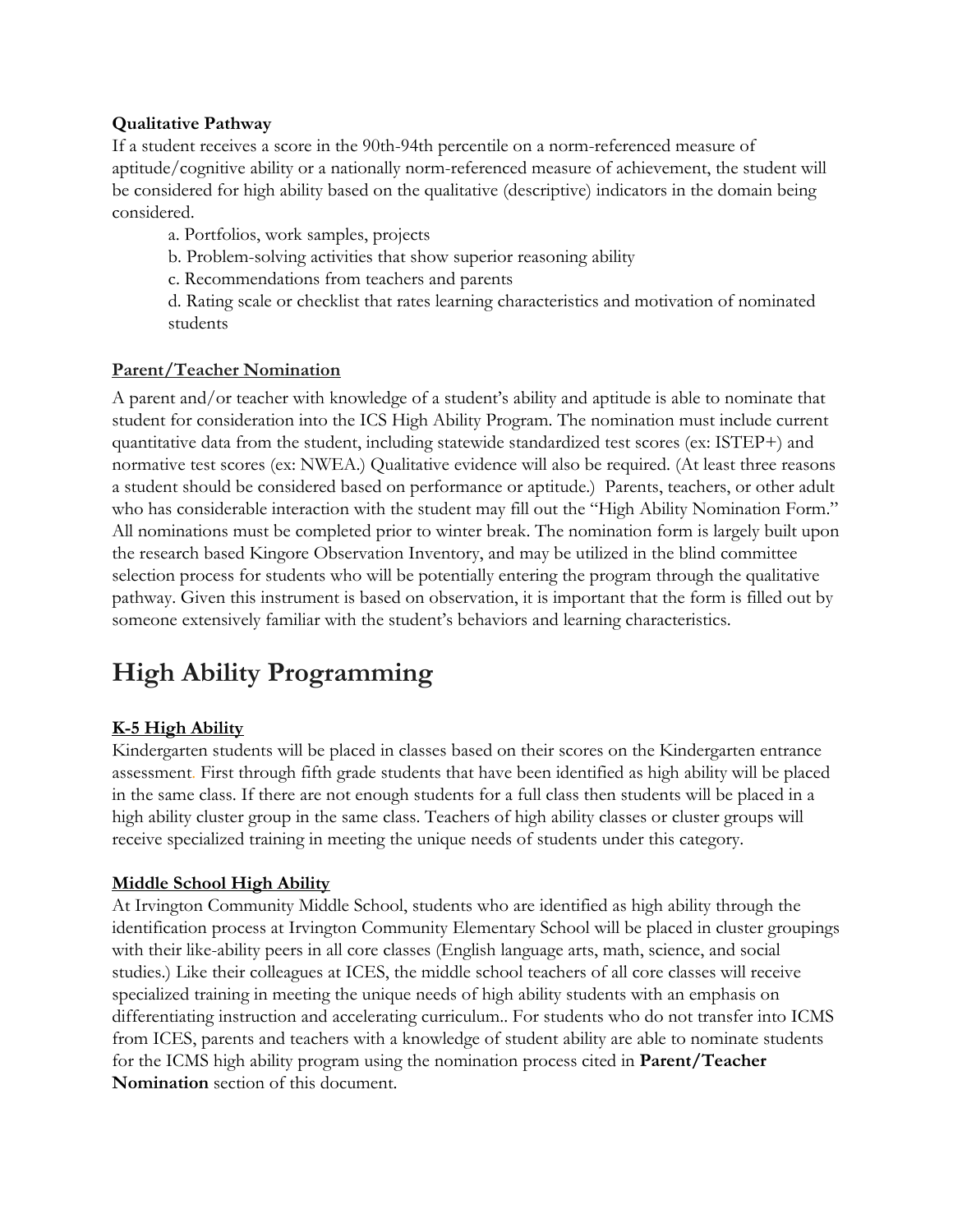#### **High School High Ability**

Irvington Preparatory Academy offers Advanced Placement classes and college credit classes for students who are achieving at an advanced rate. Students also have the opportunity to take college classes off-site when a course is not offered and they show the potential to achieve at a higher rate of learning than IPA offers. Students are able to graduate early and advance through the curriculum by taking classes early if they show the potential to be successful in a class. IPA is committed to help students meet their goals and give all students the opportunity to reach their highest potential.

## **Appeals Procedures**

The Irvington Community Schools High Ability Identification Team implements a multifaceted identification process consistent with Indiana Code and Rules; it is based upon sound measures designed for use with high ability learners in order to find those students whose academic needs are far beyond those of typical students of the same age in our district.

An appeal process is in place in the event the High Ability Identification Team does not place a child in services and a teacher, parent, or other person close to the child challenges this decision. An official written appeal using the "ICS appeals process and procedures form" must be filed within two weeks of the high ability parent notification date.

.An appeals process allows the committee to review further information that shows good cause to reconsider the selection criteria or, if deemed appropriate, evaluate additional support documentation to consider high ability identification.

### **Exiting Procedure**

If a student, parent, or teacher believes a high ability placement for services is no longer appropriate, exit procedures will be as follows:

1. Arrange a conference with the parties involved, including the student, parent, administrator and the teacher(s) providing services.

2. Parent, student, and teacher examine issues of concern, discuss interventions that may be implemented, and agree on a probationary period to implement interventions. This period is to be no shorter than one grading period.

3. At the end of the probationary period, the high ability coordinator, parent, student, and teacher meet to review progress and to determine whether the student's instructional placement needs to be changed. If an exit is deemed appropriate, the parent is notified at this time.

4. Parent notification for exit and documentation of meetings/ interventions are both kept by the high ability coordinator.

5. The High Ability Coordinator removes the High Ability designation on Student Test Number in information database.